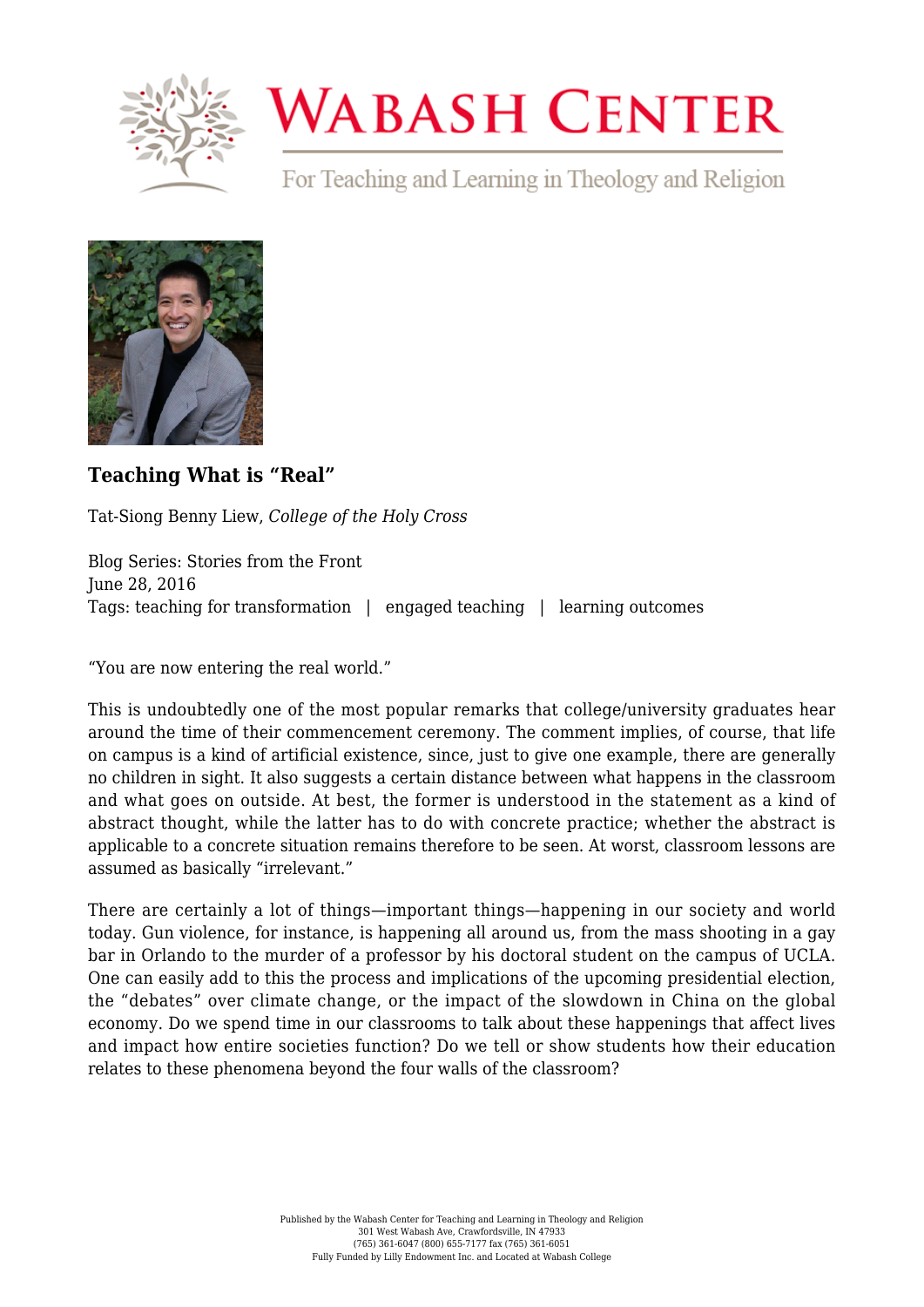In order to show the relevance of what students learn inside her classroom to the "real world," a colleague of mine in the economics department has developed a particular practice. She always tunes her car radio to NPR during her drive to campus, and then she uses what she heard that day to begin her classroom lesson. According to her, years of practice have now enabled her to connect with ease on any given day whatever she hears on the radio and what she is supposed to teach. This is important to her because she wants her students to see and understand the value—that is, the practicality—of their classroom learning.



I wonder if and how this pedagogical philosophy and

practice may be transferable to our teaching of religion and theology. It is great to demonstrate the relevance of what we teach. Having said that, I must also say that I wonder at times if this emphasis on "relevance" is not at least partly related to the corporatization of education. That is to say, teaching and learning now, including that of religion and theology, must demonstrate its value, just as everything in the business world must bring with it concrete, verifiable, and assessment result. If the bottom line of "result" in the business world means profit, is it thinkable that value in education also becomes narrowly defined in terms of practicality or, worse, utilitarianism, such as "gainful employment"? (Just today, I saw a featured page on a news website on "colleges where your return on investment is terrible.") In a sense, paying attention to profit or practical utility is not a problem; it does, however, become a problem when such attention causes us to become tunnel-visioned and short-sighted. We have seen what the focus on and rush to profit-making is doing to the environment; similarly, may the emphasis on "relevance" and "real world" actually compromises the longterm benefits of education? Could it further develop a (under?) class of under-educated adults? Would it prevent future production of liberatory knowledge?

Let me give an example given the recent mass murder in a gay bar in Orlando; no matter what the motives of the shooter may involve, the tragedy does remind me of the vulnerability of GLBT lives. In a conversation about academic "relevance," my own teacher, Mary Ann Tolbert, talked about how academic research on and classroom exploration of ancient tombstones in Greece are likely considered to be both "impractical" and "irrelevant" in today's educational climate. It is, however, in and through such a study that we learned of female homoeroticism in ancient Greece: when a couple were buried together, these ancient tombstones often have the